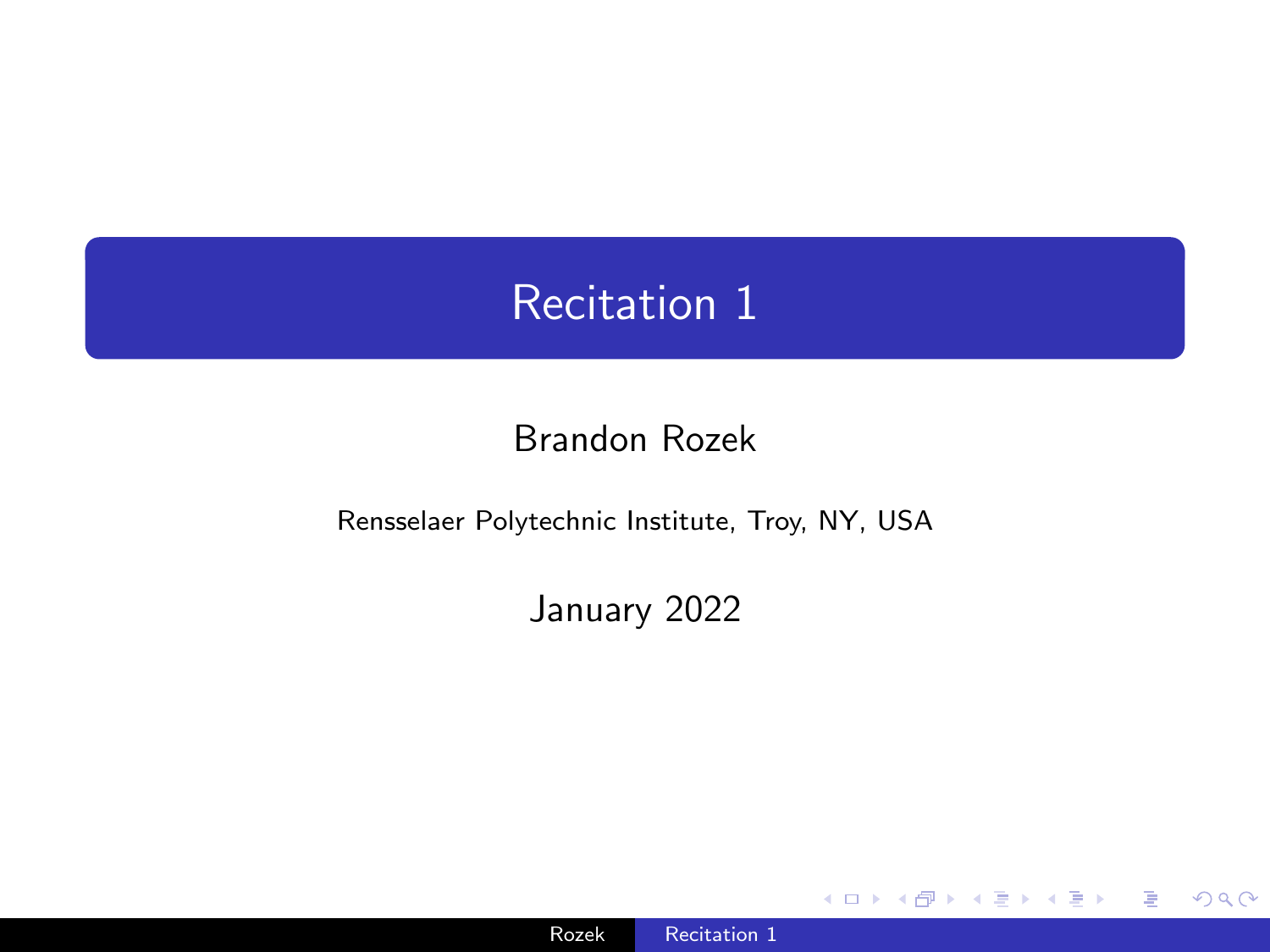Contact Information:

- $\bullet$  Office Hours: T 4-6pm / F 12-2pm
- Personal Email: rozekb@rpi.edu
- Staff Email: psoftstaff@cs.lists.rpi.edu

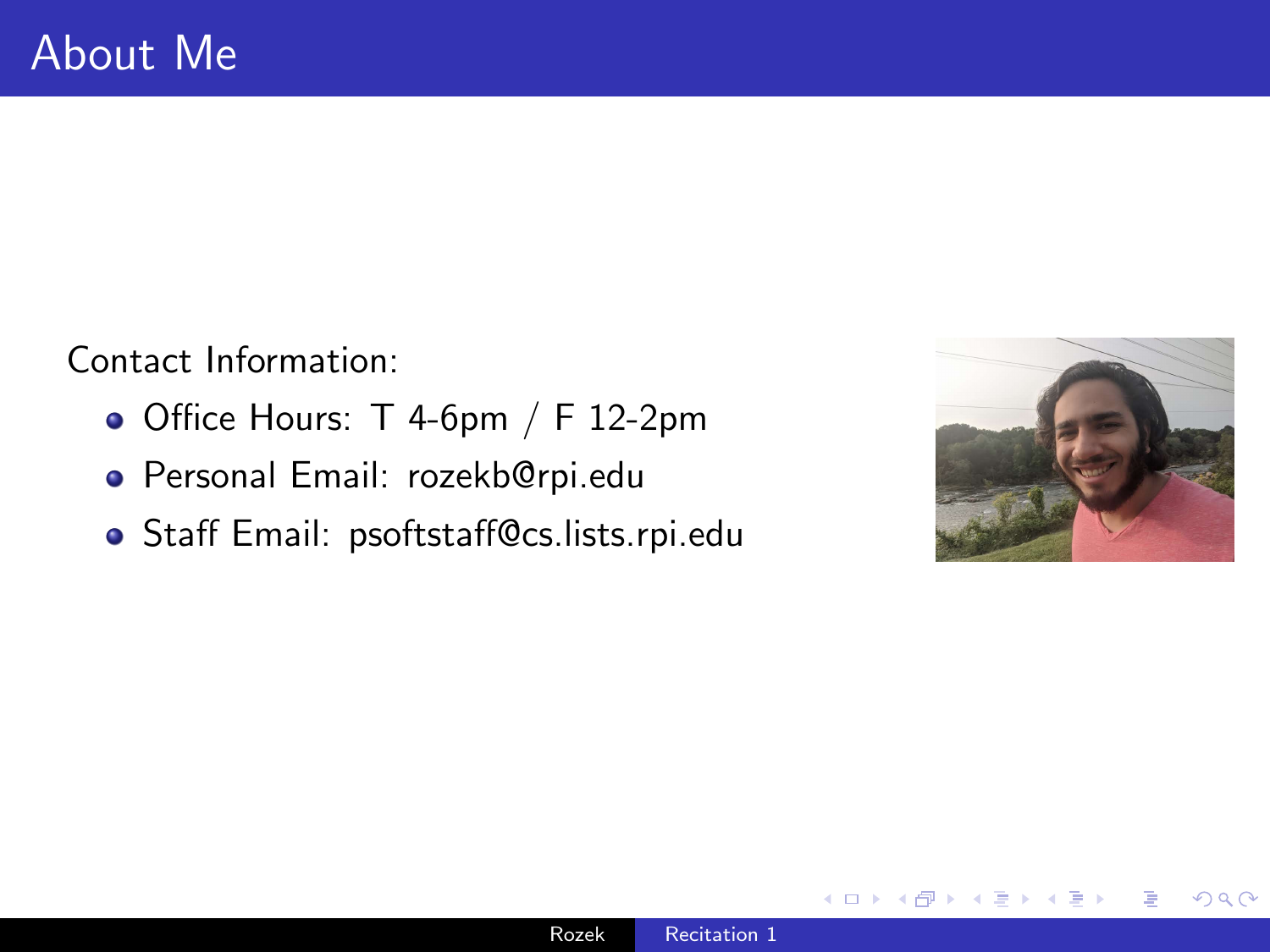- Recitations are a newly added feature to this class.
- You have the opportunity to drive the discussion.
- Feel free to interrupt me at any moment via voice or chat.

- Currently thinking about going over some initial parts of the homework
- As well as mixing in some stories working on software with other people.

つくい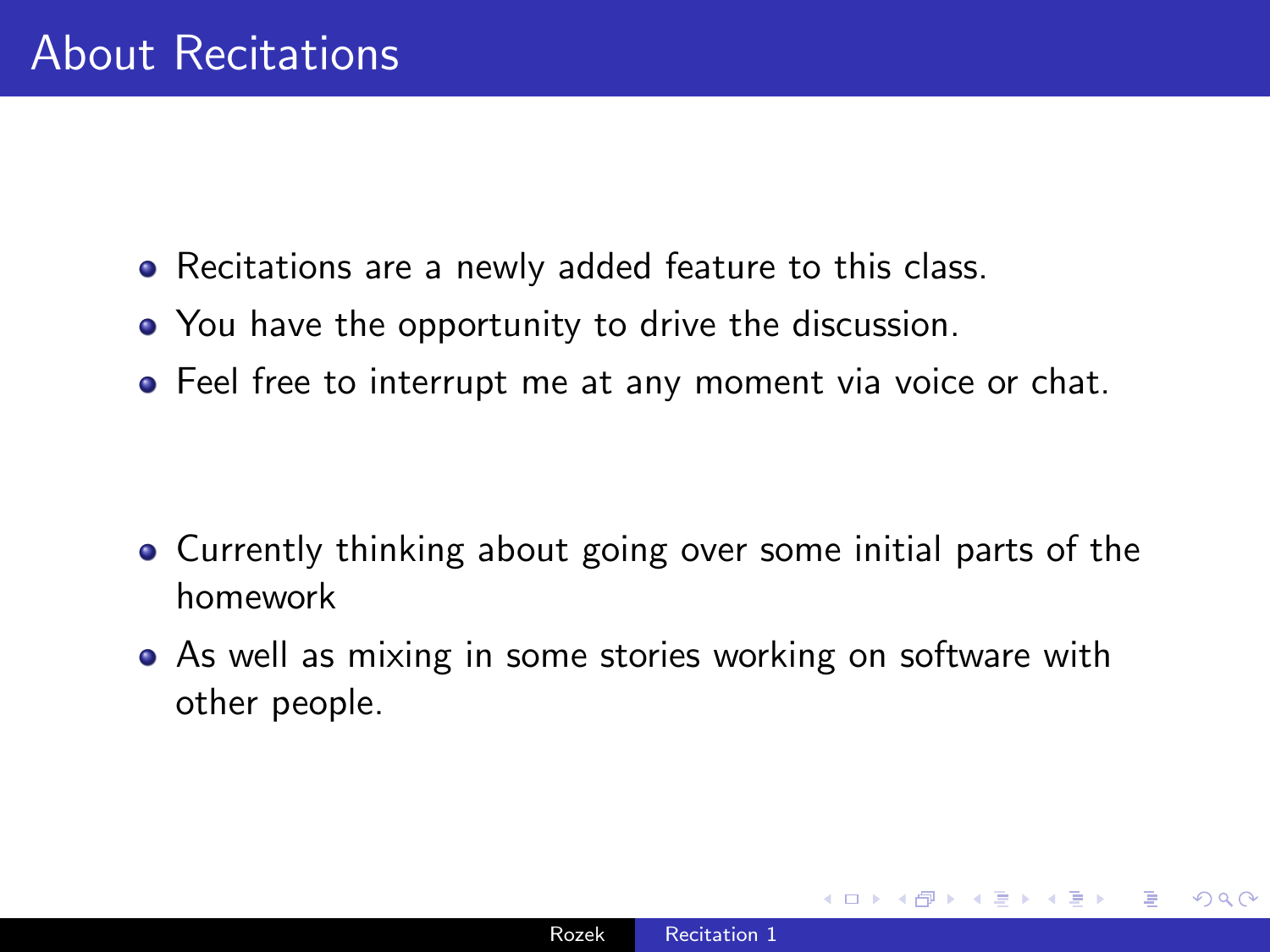Software requires maintenance

- The world changes often! New feature requests, updates to operating systems that break your application
- Therefore for any software to exist long-term, changes need to be made.

How expensive are those changes?

- Is the code documented?
- Does it follow a specification?
- Follow best practices like modularity?

つくい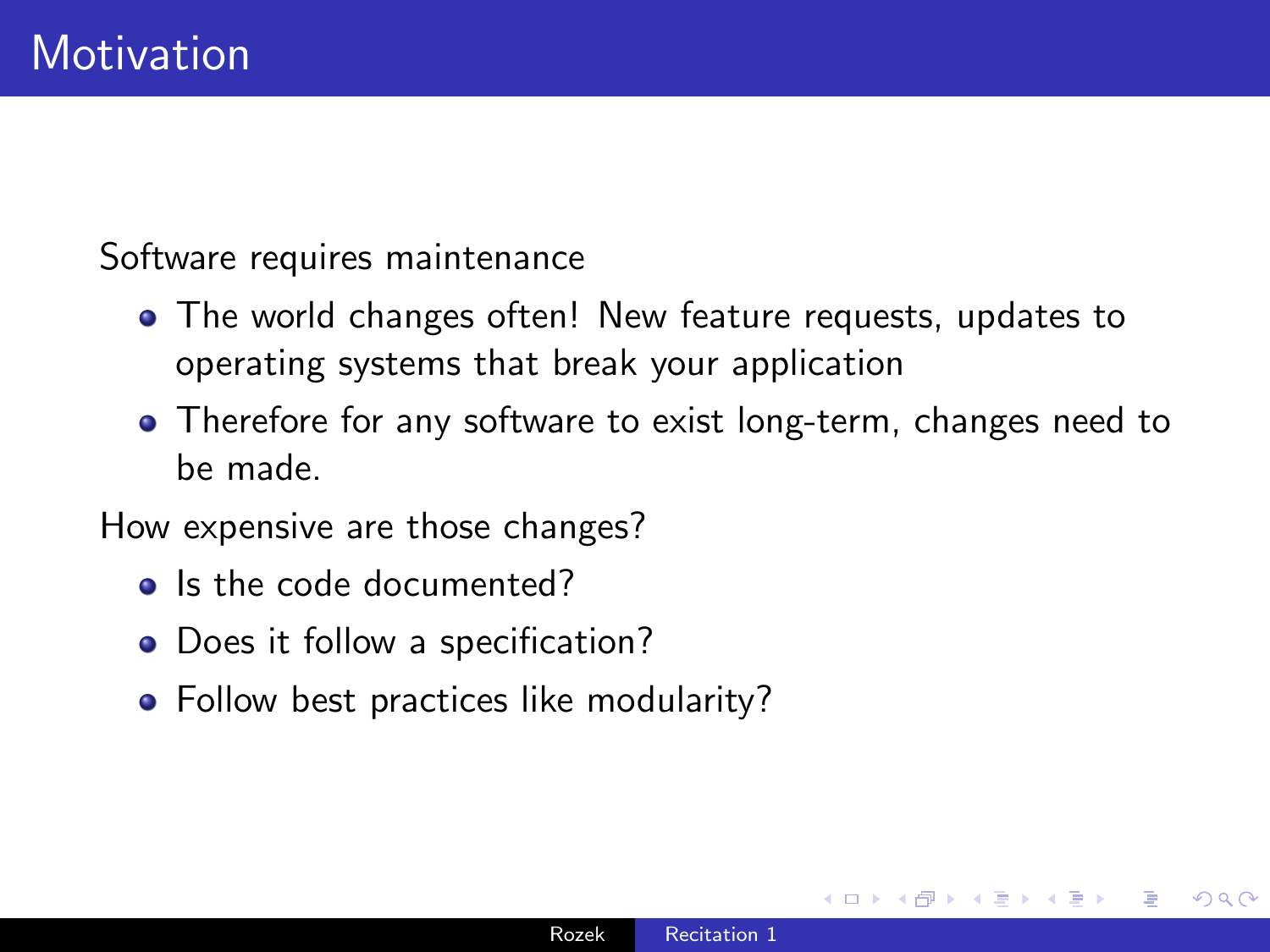- The bus factor is a measurement of risk if a certain team member "got hit by a bus"
- Now it doesn't have to necessarily be death, but projects members may come and go due to resignations, reallocation of time, etc.



In this course, we hope to teach you techniques and methods which can help you spread the work among your team members.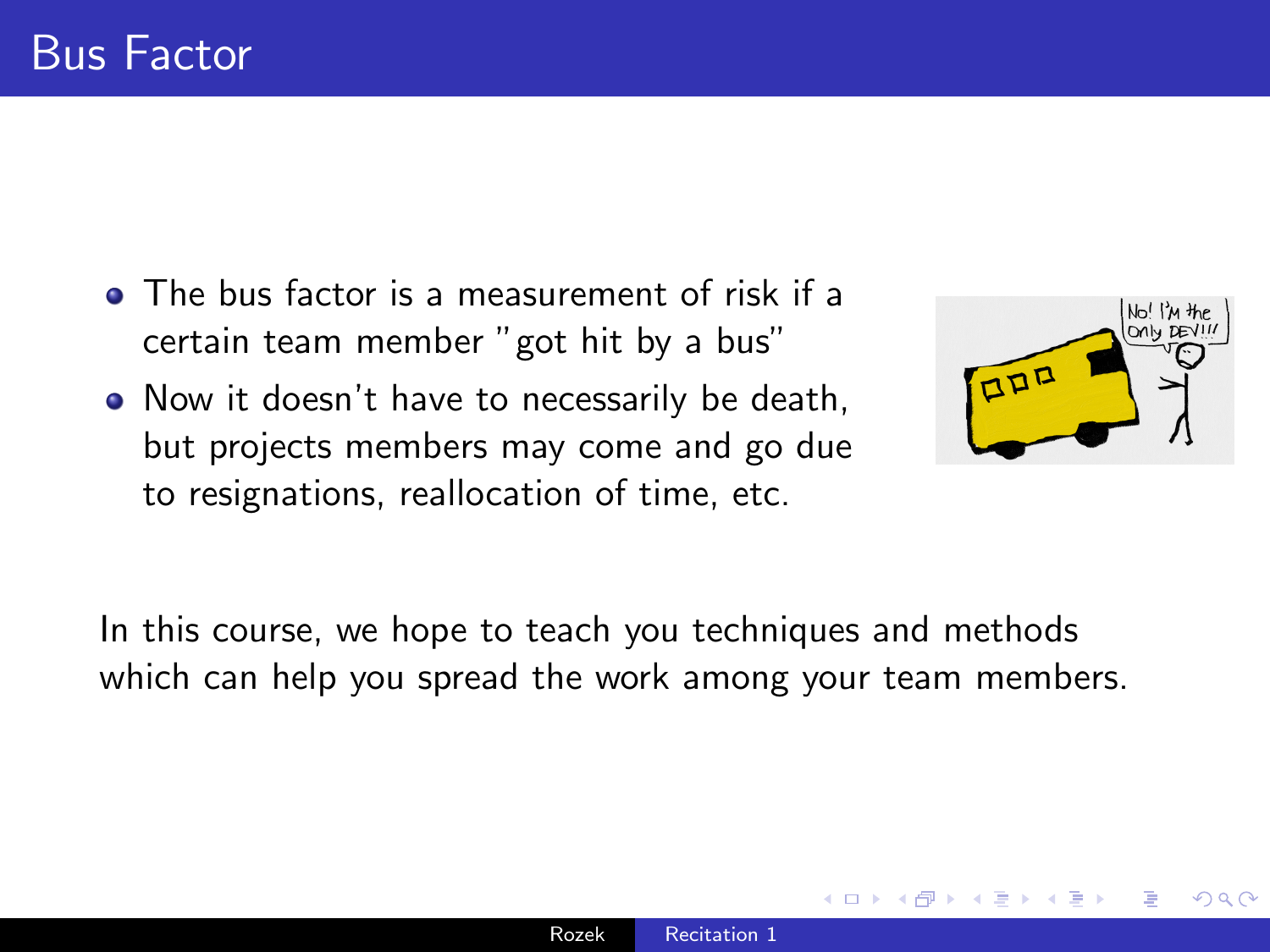- Setting up Eclipse
- **Git Version Control**
- JavaDoc for elegant documentation
- **•** JUnit for testing

つくへ

∍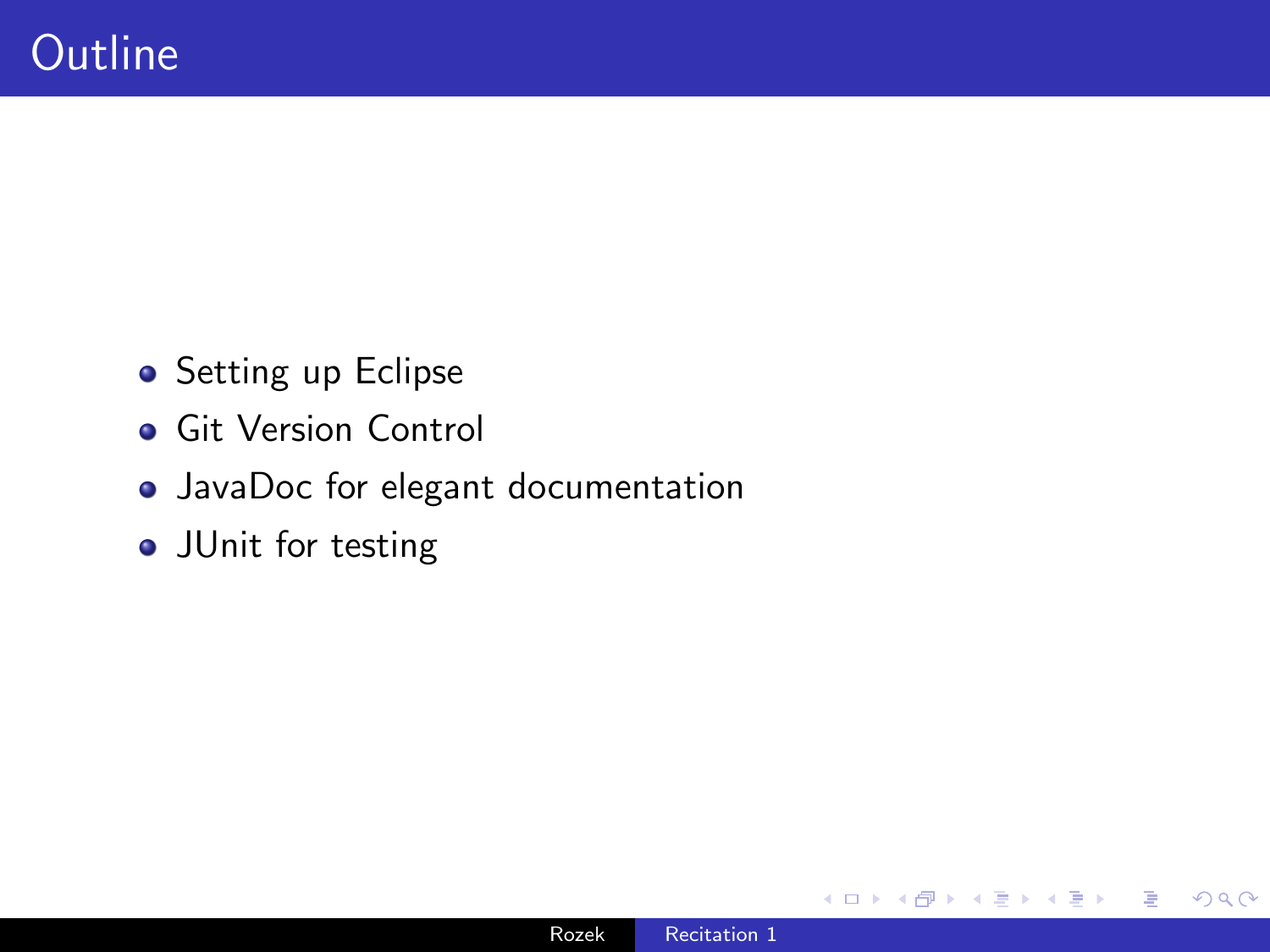# Eclipse Setup

Rozek [Recitation 1](#page-0-0)

医间面的

**K ロ ▶ K 御 ▶ K ミ** 

ă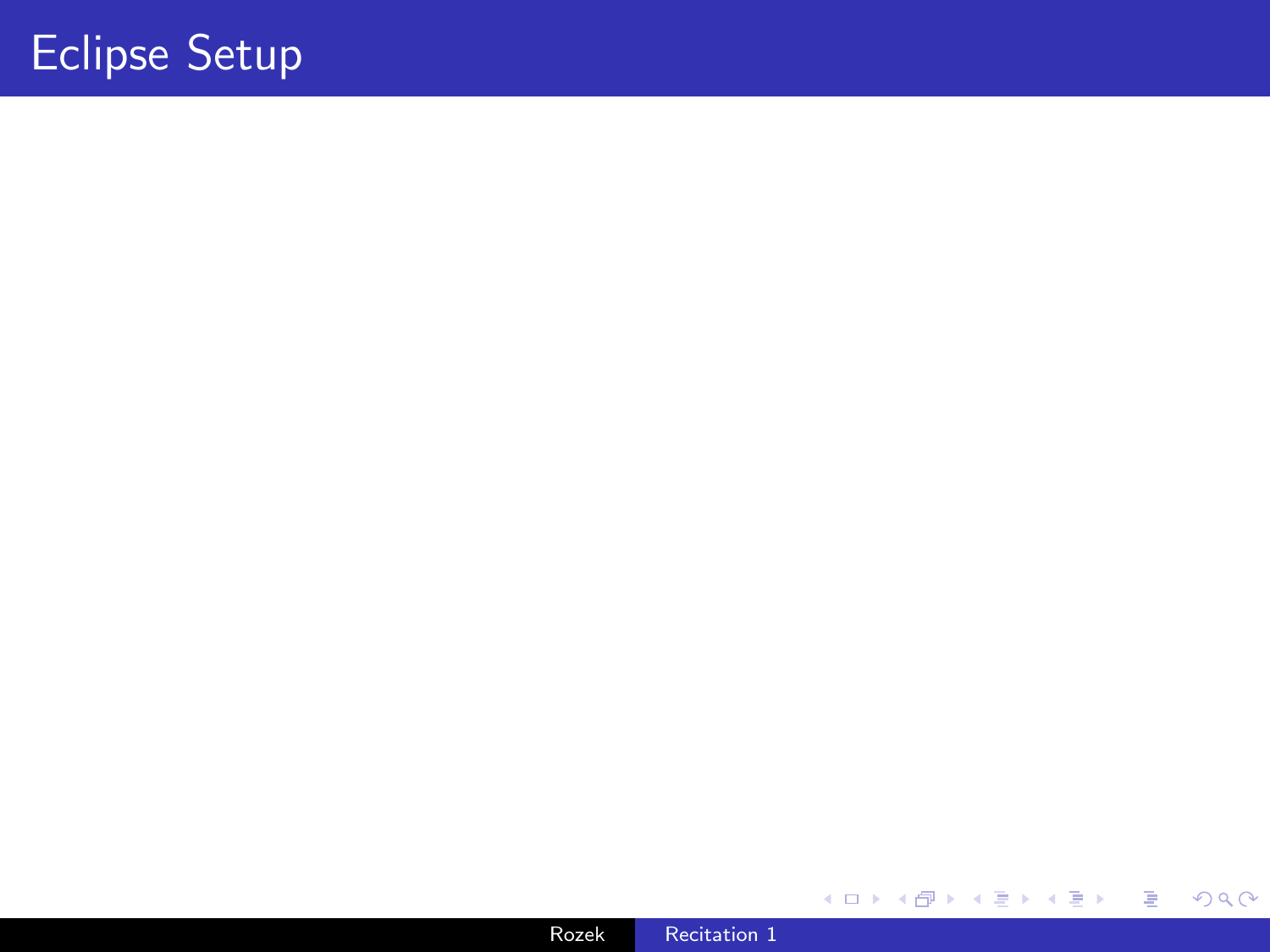- Decentralized tool for checkpointing code
- Controversial: A method of having backups
- Allow for multiple people to work on the same code base, especially with branches.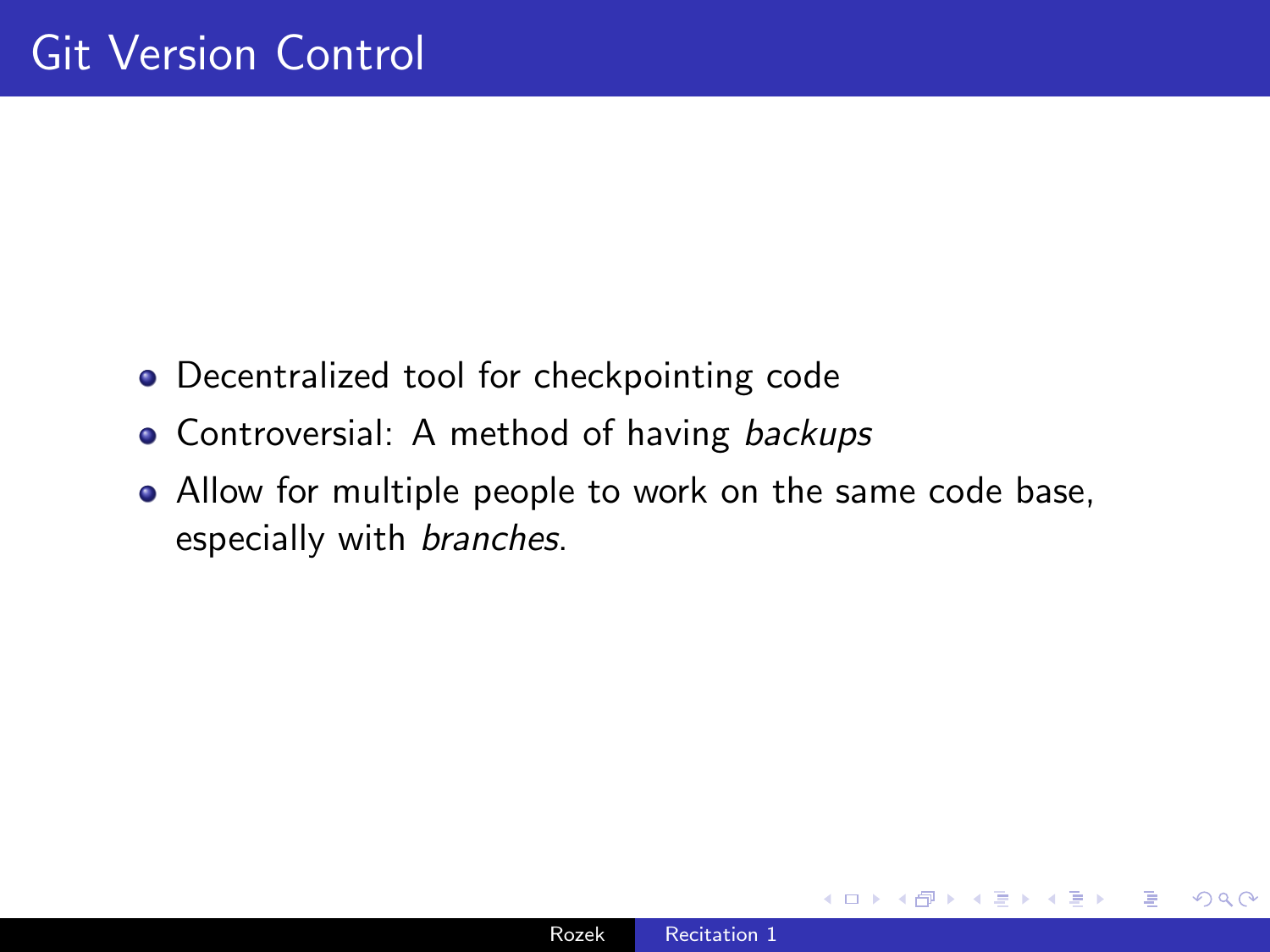- **•** git clone: Copies an existing repository
- **o** git pull: In an existing repository, fetch and merge updates
- **•** git add: Adds a file to *staging*
- **•** git commit: Creates a new snapshot based on whats in staging
- **•** git push: Pushes the local copy to a remote site

つくい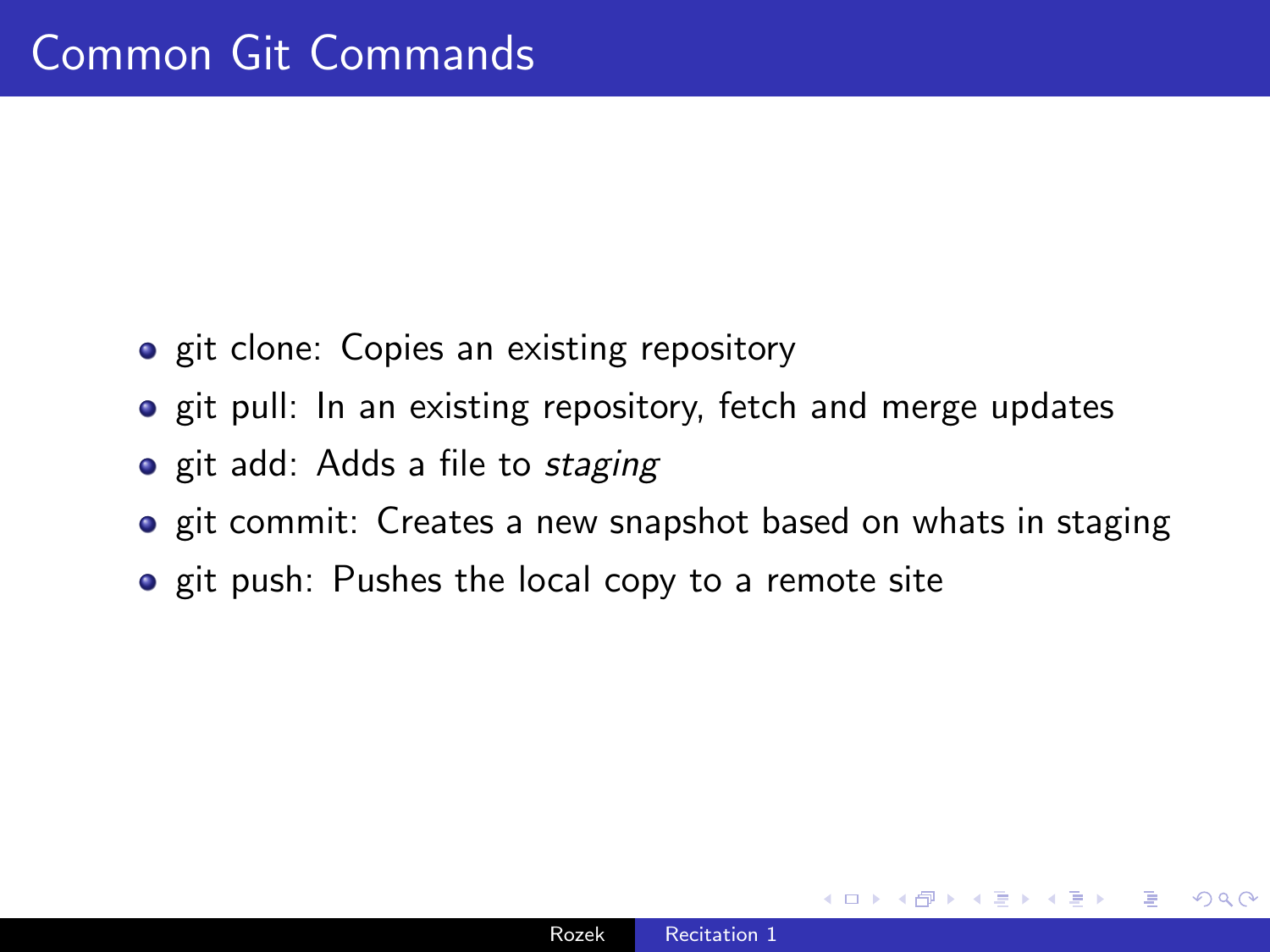### JavaDoc

K ロ → K 御 → K 君 → K 君 → 「君 → り Q Q →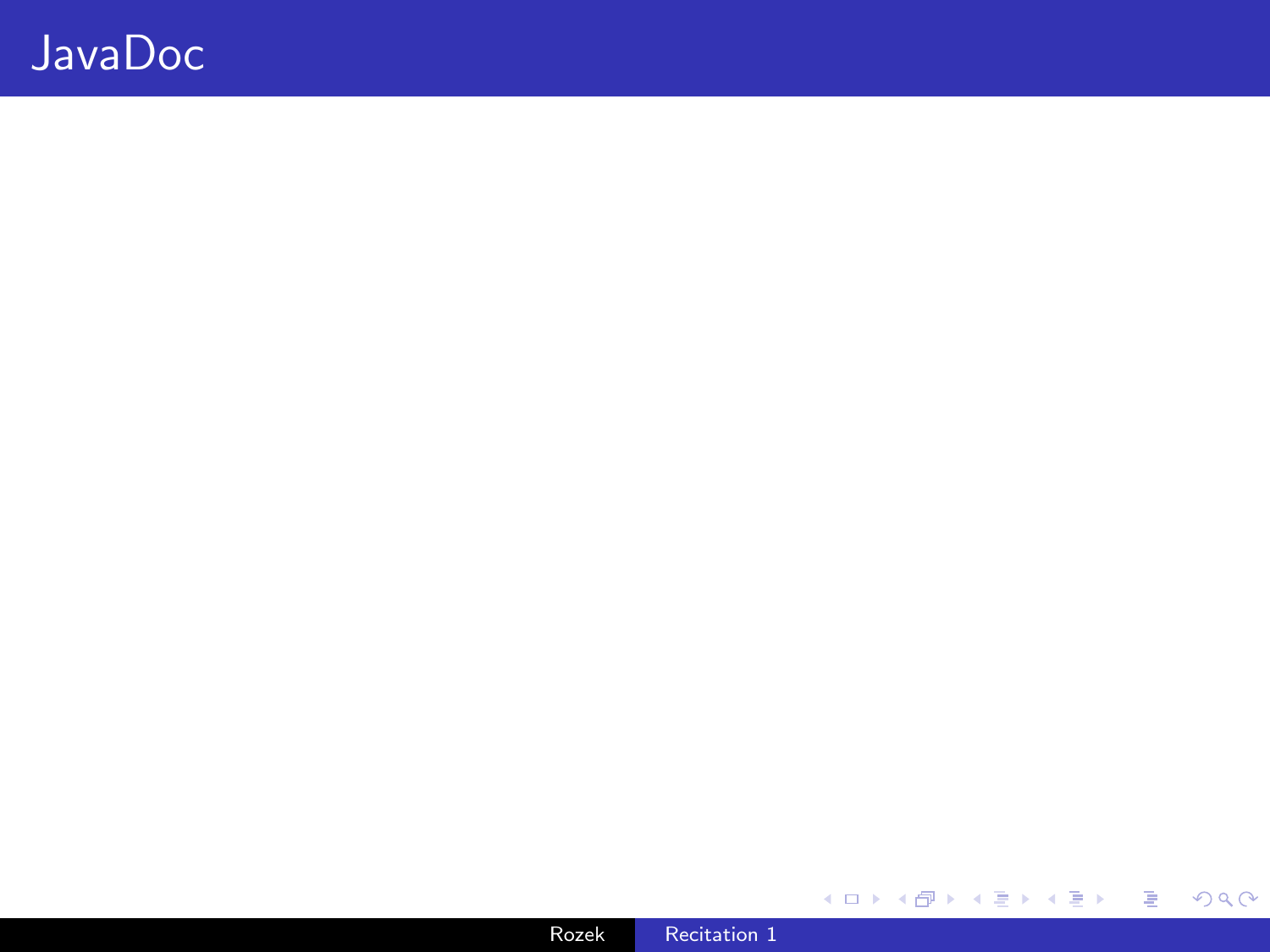- Unit testing is a way to boost confidence that your application follows a specification
- **•** Test driven development is the philosophy that you should write tests first and then write your software in order to pass these tests
- Often a good way to split up the development